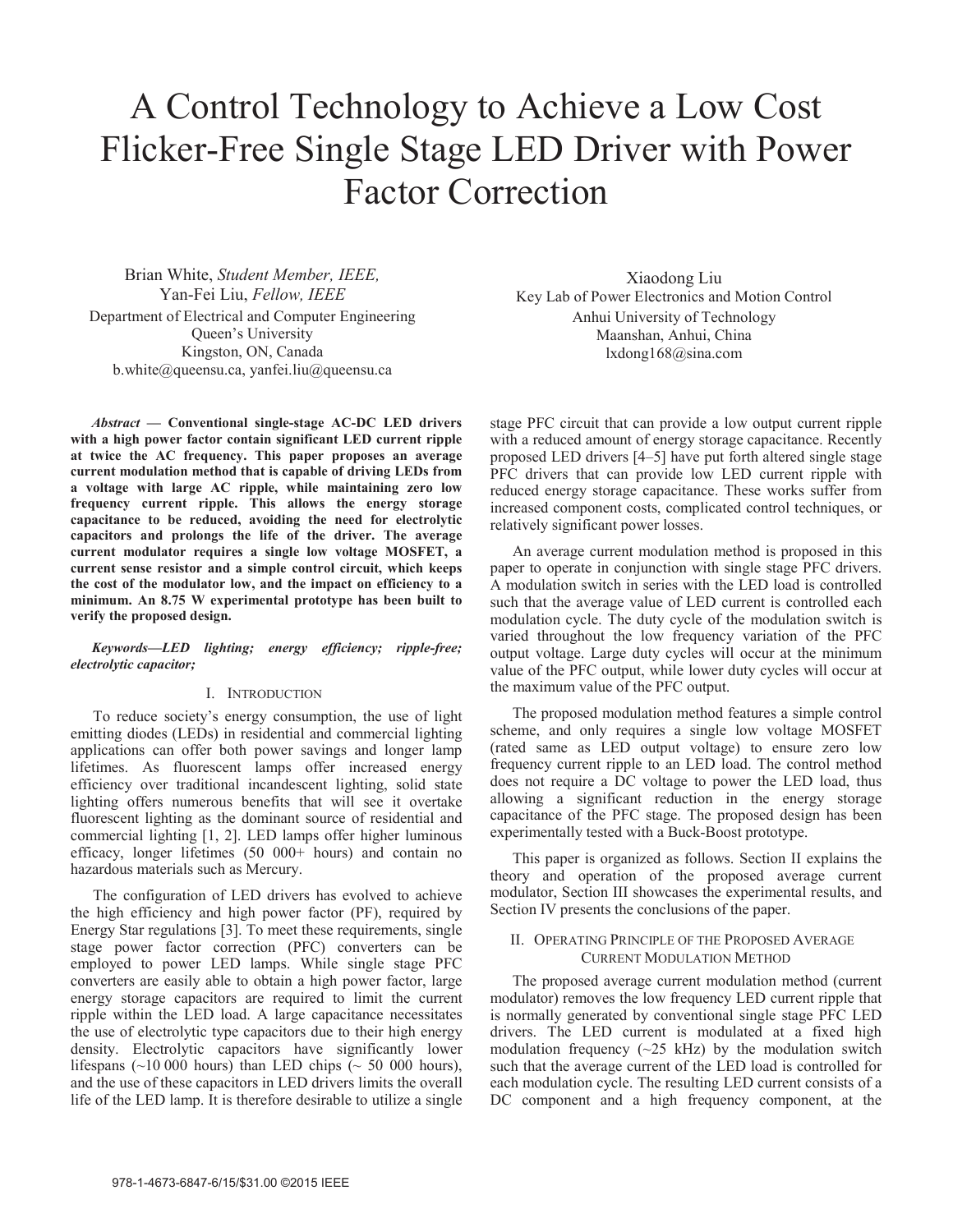

Fig. 1. Key Waveforms of the Average Current Modulator

modulation frequency. This modulation method removes any low frequency current ripple that would be induced by the voltage ripple of the PFC stage. The LED load will produce light that is proportional to the average LED current, and appear flicker-free as humans do not notice high frequency light modulation [6].

The modulation of LED current is illustrated in Fig. 1, which provides key waveforms of the current modulator's operation. Fig. 1 shows: the PFC output voltage  $(V<sub>OUT</sub>)$ , the modulation switch gate signal ( $V_{GS_{\text{MOD}}}$ ), the LED load current  $(I_{LED})$ , and the integrated LED current signal  $(V_{Control})$ . The waveforms of Fig. 1 are zoomed in at the maximum,  $V_{OUTmax}$ , and minimum,  $V_{OUT,min}$ , values of the PFC output.

Each modulation cycle, the average current modulator turns the modulation switch on and integrates the LED current. Once the integrated current reaches the programmed level, the modulation switch is turned off. The amplitude of the LED current will vary with the instantaneous value of the PFC output voltage, thus the rate of integration will vary throughout the low frequency variation. This leads to a varying duty cycle of the modulation switch. As the average LED current is controlled at a high frequency, the current modulator is able to respond to significant low frequency voltage variation of the PFC output. Therefore, the average current modulator can ensure an LED current with zero low frequency content powered by a PFC circuit containing significant output voltage ripple.

A single stage PFC LED driver with the average current modulator added is illustrated in Fig. 2. The current modulator consists of a modulation switch  $(Q<sub>MOD</sub>)$ , a current sense resistor (R<sub>Sense</sub>) and a control circuit. The control circuit is detailed in Fig. 3. The relatively low voltage rating for  $Q_{MOD}$  (the same as



Fig. 2. Average Current Modulator within Single Stage PFC Circuit



Fig. 3. Detailed Schematic of the Average Current Modulator Control Circuit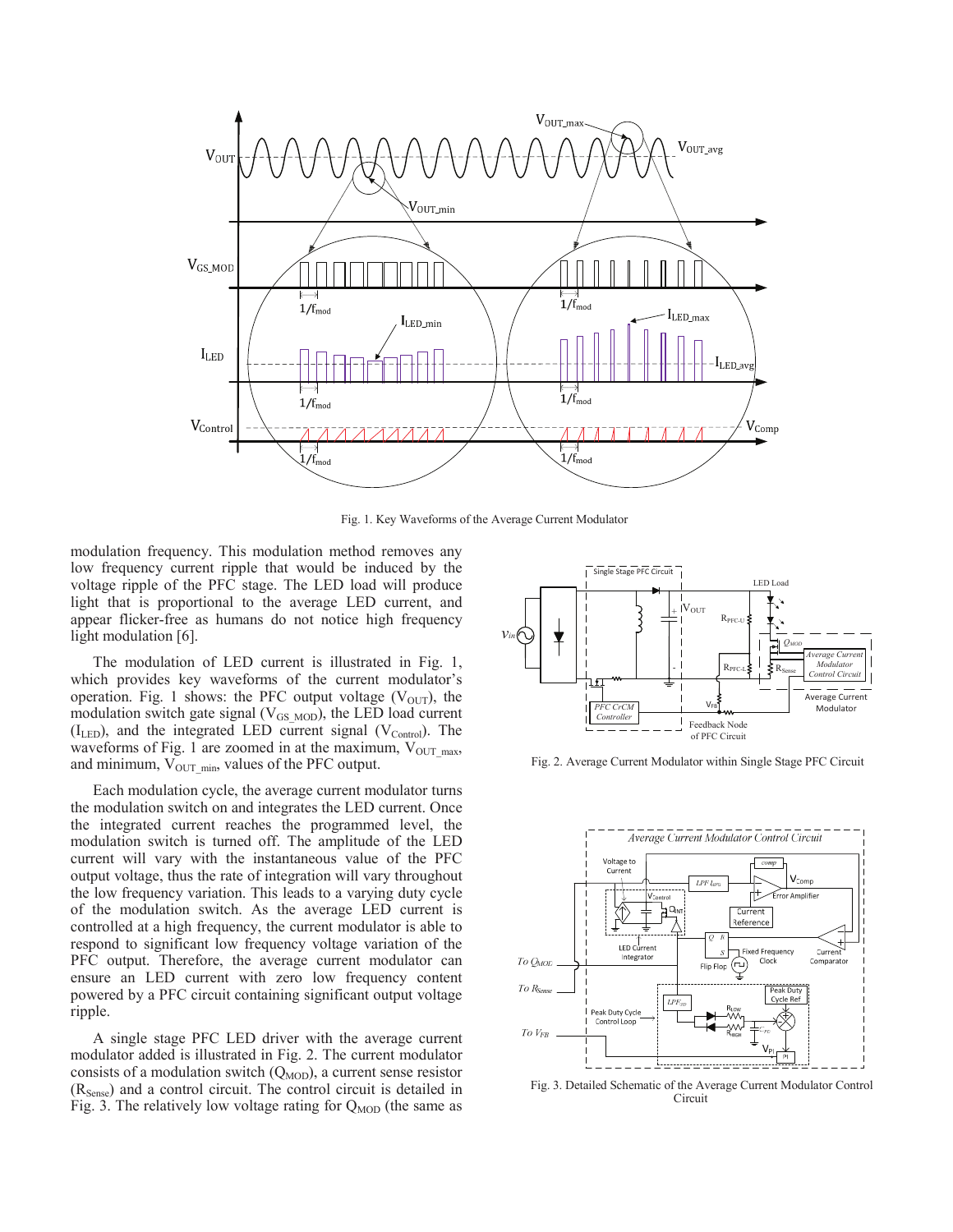the LED voltage), and the simplicity of the control circuit keeps the cost of the modulator very low.

To control the modulation switch, the modulator instigates the switch turn-on at the beginning of each cycle via the flip flop and the clock. The LED current is sensed and integrated by the 'LED Current Integrator'. Once the integrated current equals the error voltage, the current comparator instructs the flip flop to turn off the modulation switch. The error voltage is generated by the error amplifier, which compares the average LED current level, generated by filtering the LED current, to the current reference. As the PFC output voltage varies at twice the line frequency, the magnitude of the LED current pulses will vary at this frequency, such that the duty cycle will follow a sinusoidal shape.

To prevent damage to the LEDs, the maximum current pulse must be limited. It is noted that the maximum LED current pulse is offset from the minimum LED current pulse by a constant value. This value is dependent on the average LED current, the series resistance of the LED load, the capacitance used in the PFC stage and the AC frequency of the input voltage, as defined in (1).

$$
I_{LED\_max} - I_{LED\_min} = \frac{I_{LED\_avg}}{R_{LED} \cdot (2\pi \cdot f_{AC} \cdot c_{out})}
$$
 (1)

If the minimum LED current pulse can be controlled, the maximum LED current pulse can be limited. The minimum LED current pulse must be large enough to produce the desired average current with a duty cycle less than 100 %. If the duty cycle of the minimum LED current pulse (the peak duty cycle) is controlled, and set very high (e.g. 90 %), the minimum LED current pulse will be controlled and the maximum LED current pulse will be limited.

The peak duty cycle is detected within the 'Peak Duty Cycle Control Loop', shown in Fig. 3, by a unique sensing method. The gate drive signal of the modulation switch is first filtered by a low pass filter to produce a signal that represents the varying duty cycle of the modulation switch. This signal is then fed into a simplified peak detector which relies on two unidirectional sensing paths. The sensing paths, a forward (low impedance) path and a reverse (high impedance) path charge and discharge a capacitor to generate a voltage waveform representing the peak duty cycle. The path directions are controlled using diodes, and resistors are used to control the impedance of each path. When the duty cycle is high, the peak detect capacitor  $(C_{PD})$  is quickly charged to a voltage representing the peak duty cycle through the low impedance path. During the rest of the low frequency period, the high impedance path discharges the capacitor slightly, enough to ensure stability but low enough that the capacitor voltage does not rise too high.

The average current modulator controls the peak duty cycle by adjusting the DC level of the PFC converter output voltage. An error signal is generated by the difference between the detected peak duty cycle and the desired peak duty cycle, which is connected to the feedback node of the PFC converter. The error voltage ensures that the output voltage level of the PFC converter is such that the minimum PFC voltage causes the desired peak duty cycle. The peak duty cycle control loop

inputs the gate signal of the modulation switch and outputs a control signal from a PI block  $(V_{PI})$  to the feedback node of the PFC converter.

The feedback node voltage of the PFC converter is the combination of  $V_{PI}$  and the sensed output voltage. As  $V_{PI}$ changes, the output of the PFC converter will adjust such that the combination of voltages equals the reference voltage of the PFC controller. When the peak duty cycle is below the desired level,  $V_{PI}$  will increase, increasing the voltage of the feedback node. To balance the feedback voltage, the PFC output will decrease, and the LED current amplitude will decrease. The duty cycle will increase to maintain the average current. When the peak duty cycle is above the desired level,  $V_{PI}$  will decrease, decreasing the voltage of the feedback node. To balance the feedback voltage, the PFC output will increase, and the LED current amplitude will increase. The duty cycle will decrease to maintain the average current.

## III. EXPERIMENTAL RESULTS

A prototype Buck-Boost LED driver was built to demonstrate the performance of the current modulator. A conventional driver with the same power structure was also constructed to provide a comparison against the performance of the proposed method. The output of both drivers is  $\sim$ 50V / 175 mA for 8.75W of power from a 60 Hz AC supply. The Cree MLCAWT LED is used as the LED load, rated for a maximum current of 350 mA. The LED load consists of 14 chips, with a total series resistance of 37.38  $\Omega$ .

The LED driver is designed with significantly low energy storage capacitance, such that the PFC output will carry a voltage ripple of approximately 8  $V_{pk-pk}$ , which is calculated to be 56 μF. The PFC circuit is implemented using the FAN7529 PFC Controller [7] from Fairchild.

 To compare the performance of the average current modulator to the conventional design, the Fast Fourier Transform (FFT) of the LED current and measured LED light is taken. The DC and 120 Hz components are analyzed. The LED current of the conventional driver is shown in Fig. 4, with its FFT result. The measured LED light of the conventional



Fig. 4. Conventional Buck-Boost Driver – LED Current. CH1: PFC Output Voltage (AC Coupled; 5 V/div; 10 ms/div); CH4: LED Current (DC Coupled; 100 mA/div; 10 ms/div); MATH: FFT of LED Current (50 mA/div; 250 Hz/div).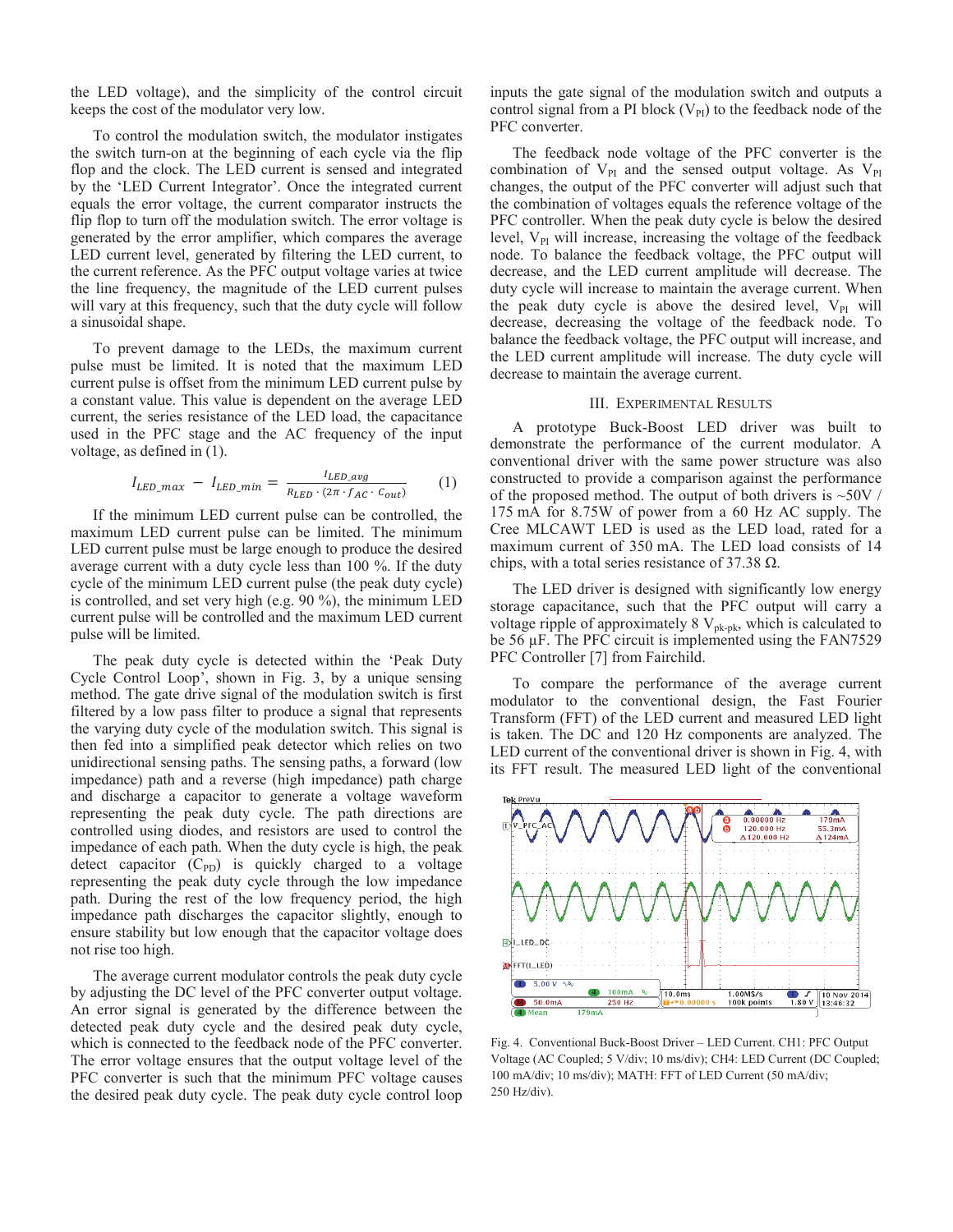

Fig. 5. Conventional Buck-Boost Driver – LED Light. CH1: PFC Output Voltage (AC Coupled; 5 V/div; 10 ms/div); CH3: LED Light (DC Coupled; 200 mV/div; 10 ms/div); MATH: FFT of LED Light (100 mV/div; 250 Hz/div).

driver is shown in Fig. 5, along with its FFT result. With the conventional driver design, the LED load has a 120 Hz ripple current of 55.3 mA<sub>rms</sub> with a DC current of 179 mA, or a modulation index of 44%. Similarly, the measured 120 Hz of LED light is  $94.0$  mV<sub>rms</sub> with a DC voltage of  $352$  mV, or a modulation index of 38%.

The average current modulator is then connected to the output of the conventional LED driver. The modulation frequency is set to 25 kHz, and a peak duty cycle of 90% is programmed. The modulator is configured using the UCC38C43 control IC from Texas Instruments, the IRFL014NPBFCT MOSFET from International Rectifier and a standard current sense resistor.

The waveform of the modulated LED current is presented in Fig. 6, along with its FFT result. Using the average current modulator, the 120 Hz component of the LED current has been reduced to 344  $\mu A$ <sub>rms</sub>, representing a modulation index of 0.27 % (344 μA \* 1.414 / 177 mA). The modulator has reduced the 120 Hz current modulation index from 44 % to 0.27 %. The peak duty cycle of the LED current is shown in Fig. 7, where the current modulation has been zoomed in at the minimum value of the PFC output voltage. The minimum duty cycle is shown in Fig. 8, where the current modulation has been zoomed in at the maximum value of the PFC output voltage.

The waveform of the modulated LED light is presented in Fig. 9, along with its FFT result. Using the average current modulator, the 120 Hz component of the LED light has been reduced to 20.3 mV $_{rms}$ , representing a modulation index of 9.1 % (20.3mV \* 1.414 / 315mV). The modulator has reduced the 120 Hz light modulation index from 38 % to 9.1 %. This is below the limit of 9.6 % proposed in [6] for 'Low Risk' flicker at low frequencies. This limit was proposed by researchers studying the effects of health and safety risks of flicker in LED lighting, based on empirical data obtained from independent studies. The peak duty cycle of the LED light is shown in Fig. 10, where the light modulation has been zoomed in at the minimum value of the PFC output voltage. The minimum duty cycle is shown in Fig. 11, where the light modulation has been zoomed in at the maximum value of the PFC output voltage.



Fig. 6. Buck--boost output voltage ripple and LED current with average current modulator. CH1: PFC output voltage (ac coupled; 5 V/div; 10 ms/div). CH4: LED current (dc coupled; 100 mA/div; 10 ms/div). MATH: FFT of LED current (50 mA/div; 250 Hz/div).



Fig. 7. LED current highlighting peak duty cycle. CH1: PFC output voltage (ac coupled; 5 V/div; 20 *μ*s/div). CH4: LED current (dc coupled; 100 mA/div; 20 *μ*s/div).



Fig. 8. LED current highlighting minimum duty cycle. CH1: PFC output voltage (ac coupled; 5 V/div; 20 *μ*s/div). CH4: LED current (dc coupled; 100 mA/div; 20 *μ*s/div).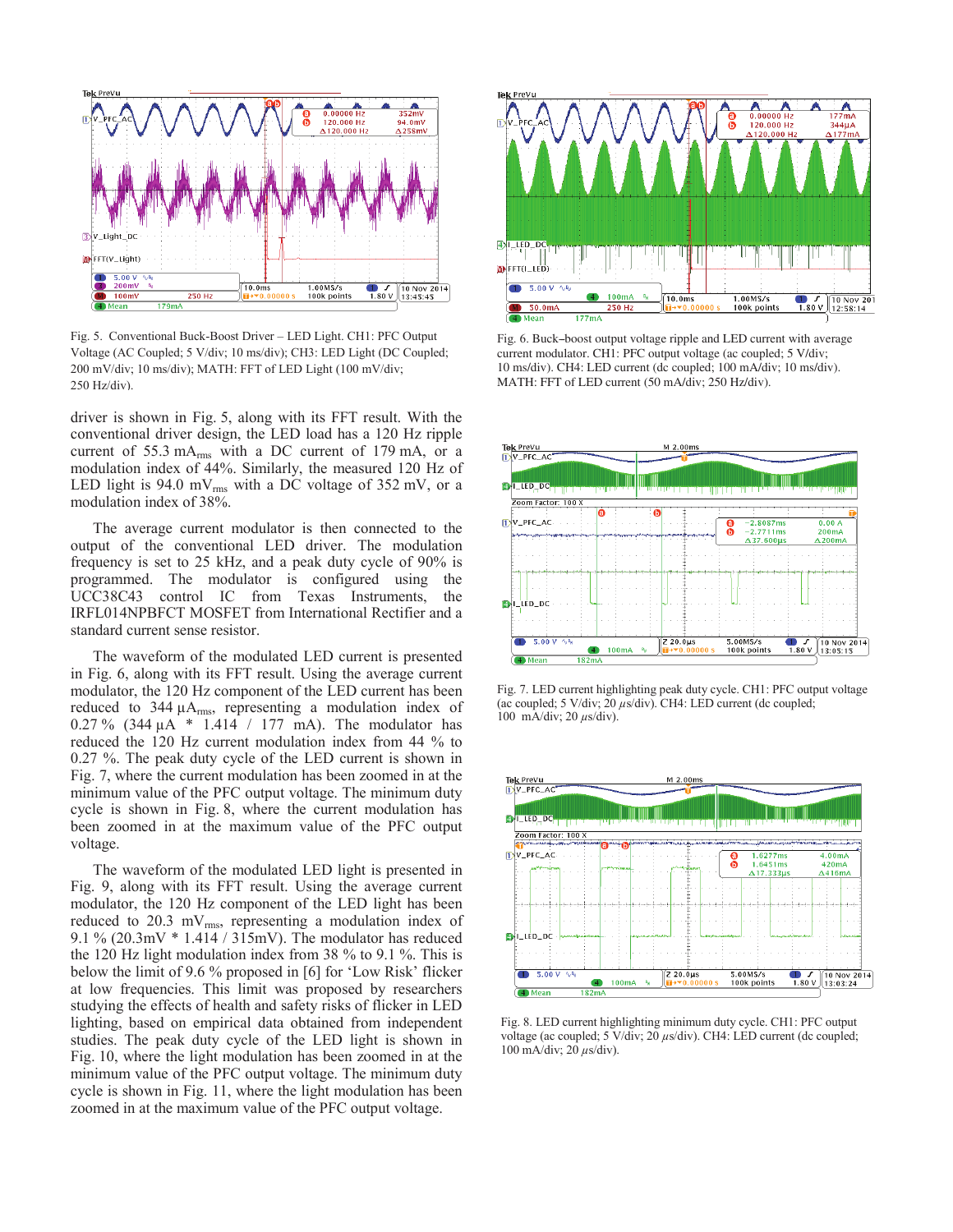

Fig. 9. Buck-boost output voltage ripple and LED light with average current modulator. CH1: PFC output voltage (ac coupled; 5 V/div; 10 s/div). CH4: LED light (dc coupled; 100 mA/div; 10 ms/div). MATH: FFT of LED current (50 mA/div; 250 Hz/div).



Fig. 10. LED light highlighting peak duty cycle. CH1: PFC output voltage (ac coupled; 5 V/div; 20 *μ*s/div). CH4: LED light (dc coupled; 100 A/div;  $20 \mu s$ s/div).



Fig. 11. LED light highlighting minimum duty cycle. CH1: PFC output voltage (ac coupled; 5 V/div; 20 *μ*s/div). CH4: LED light (dc coupled; 100 mA/div; 20 *μ*s/div).



Fig. 12. Efficiency comparison with and without average current modulator



Fig. 13. Power factor comparison with and without average current modulator

The efficiency of both LED driver configurations are measured, and are shown in Fig. 12. It is observed that there is an efficiency drop of less than 1 % when the average current modulator is added. The input power factor of both driver configurations is also measured and plotted in Fig. 13. There is no discernible change in power factor when the current modulator is added.

# IV. CONCLUSION

The average current modulation method proposed within this paper presents a novel control technique for driving LEDs from single stage PFC circuits. It provides minimized low frequency LED current with reduced PFC energy storage capacitance, allowing the use of ceramic or film type capacitors for long lamp lifetime. A peak duty cycle control method is implemented to limit the maximum LED current